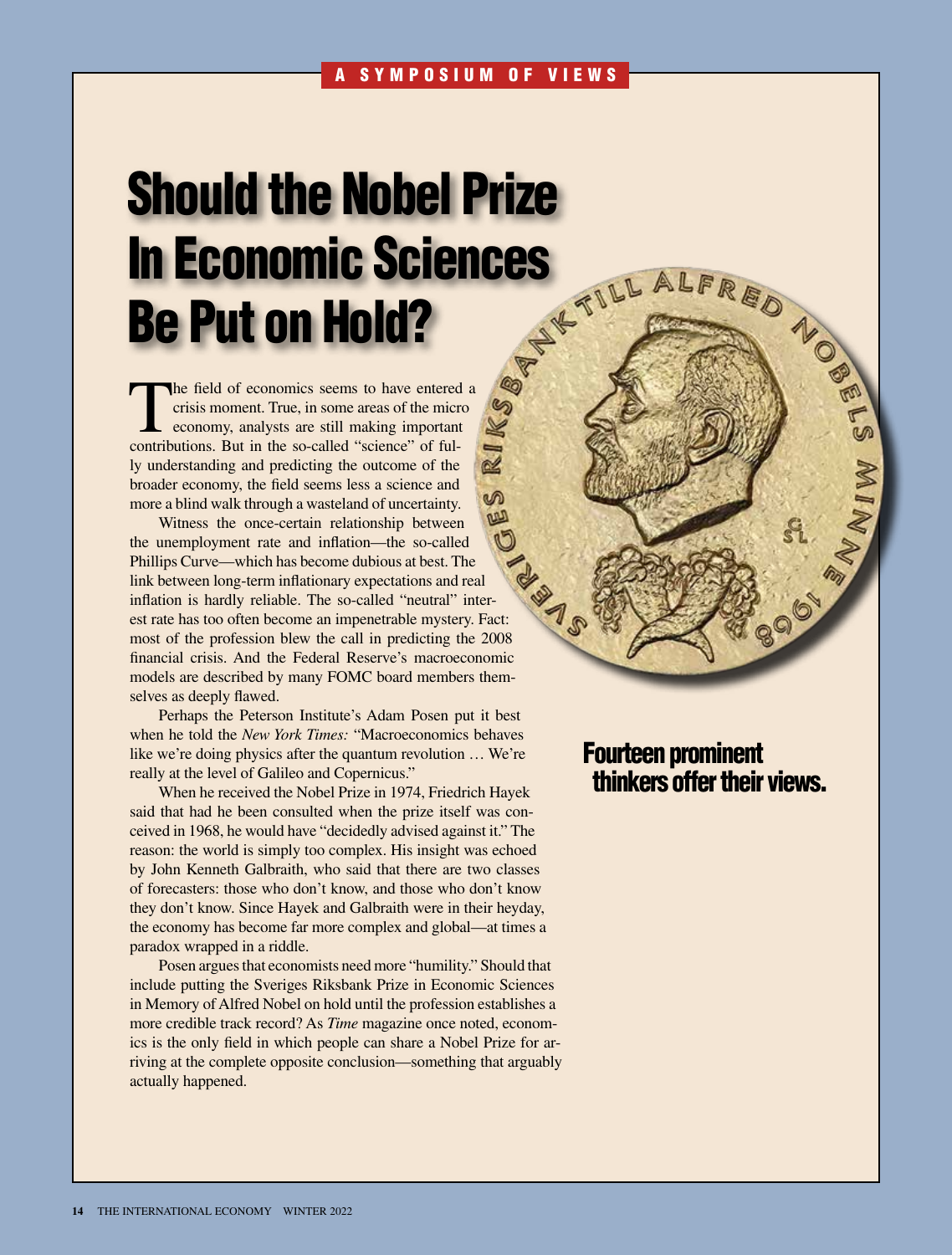

*The Riksbank prize should not be paused. It should be repealed, abolished, revoked, erased from memory.*

### JAMES K. GALBRAITH

*Lloyd M. Bentsen, Jr., Chair in Government/Business Relations, LBJ School of Public Affairs, University of Texas at Austin*

**Hayek** was right. The prize should never have been started. In its early days, one could argue for the distinction of some recipients—Wassily Leontief, Simon Kuznets, and Gunnar Myrdal come to mind. Nor can one complain about Paul Samuelson, Robert Solow, James Tobin, or Milton Friedman, major figures in their time, even though their various theories have not endured.

More recently, the prize mainly converts otherwise obscure academics into a caste of media celebrities, whose names are forever prefixed, whose egos are inflated and marriages damaged by the attention, who yield too often to the urge to be quoted on topics of which they know little. A few have mastered that art, a few have shunned it—but this is a common case.

Should the Nobel Prize in Economics therefore be "paused"? Emphatically not, for two reasons.

First, there is no Nobel Prize in Economics. What there is, is the Sveriges Riksbank Prize in Economic Sciences in Memory of Alfred Nobel, an impostor, pretentiously linking economics to science and captiously trading on the prestige of the real thing.

Second, to pause that prize would leave in place the previous winners. It would foreclose any chance of diluting their influence, whether by moving further down the ladder of diminishing returns in "mainstream" economics, or by tapping the richer veins of heterodoxy. Either way, as an elementary principle of supply and demand, to cut the flow of new awards would raise the value of those already given out.

So, no. The Riksbank prize should not be paused. It should be repealed, abolished, revoked, erased from memory, and the ruins should be sown with salt. *Carthago delenda est.* Let the sands close over it, as though it had never been.



*The economics Nobel often corrupts the recipients.*

# JAGDISH BHAGWATI *University Professor, Economics, Law, and International Relations) Columbia University*

**O**ne can only speculate, in the absence of archival<br>
investigation, on what the officials at the Bank of<br>
Sweden thought about the rationale for an "as if"<br>
Nebel Prize in Foremias which they started in 1068 with investigation, on what the officials at the Bank of Nobel Prize in Economics which they started in 1968 with monies pledged by Sveriges Riksbank during its tercentenary celebrations.

Sweden has recently had hugely distinguished economists in the generations after the remarkable Wicksell, among them Erik Lundberg, Ingvar Svennilson (who first introduced me to the Stockholm School of Economics by inviting me to join the defense of Bo Södersten's dissertation on trade and growth), Staffan Linder, Assar Lindbeck, Gunnar Myrdal, and Bertil Ohlin, all of whom I knew well. I can only guess that they were all consulted in the matter of launching this prize, though we have only the testimony of Lindbeck that he, Lundberg, and Myrdal were consulted and concurred.

Apparently, the only condition imposed by the Riksbank was that the "conditions and rules" applied to the original Nobel Prizes be extended to the new "Nobel" as well.

But in retrospect, the critical decision on the Economics "Nobel" came rather from the linking of the new award to all the traditional and legitimate Nobels (in physics, chemistry, medicine, literature, and peace) through the simple but effective device of its simultaneous announcement with the traditional Nobels so that the fact of its not being a real Nobel Prize would soon be obliterated and forgotten, as indeed happened. The consequences, whether intended or unforeseen, have defined the serious problematics of the new "Nobel," which are not generally understood as critics focus on trivialities instead.

Principally, the consequence of the strong linking of the economics prize to all historical Nobels has been that,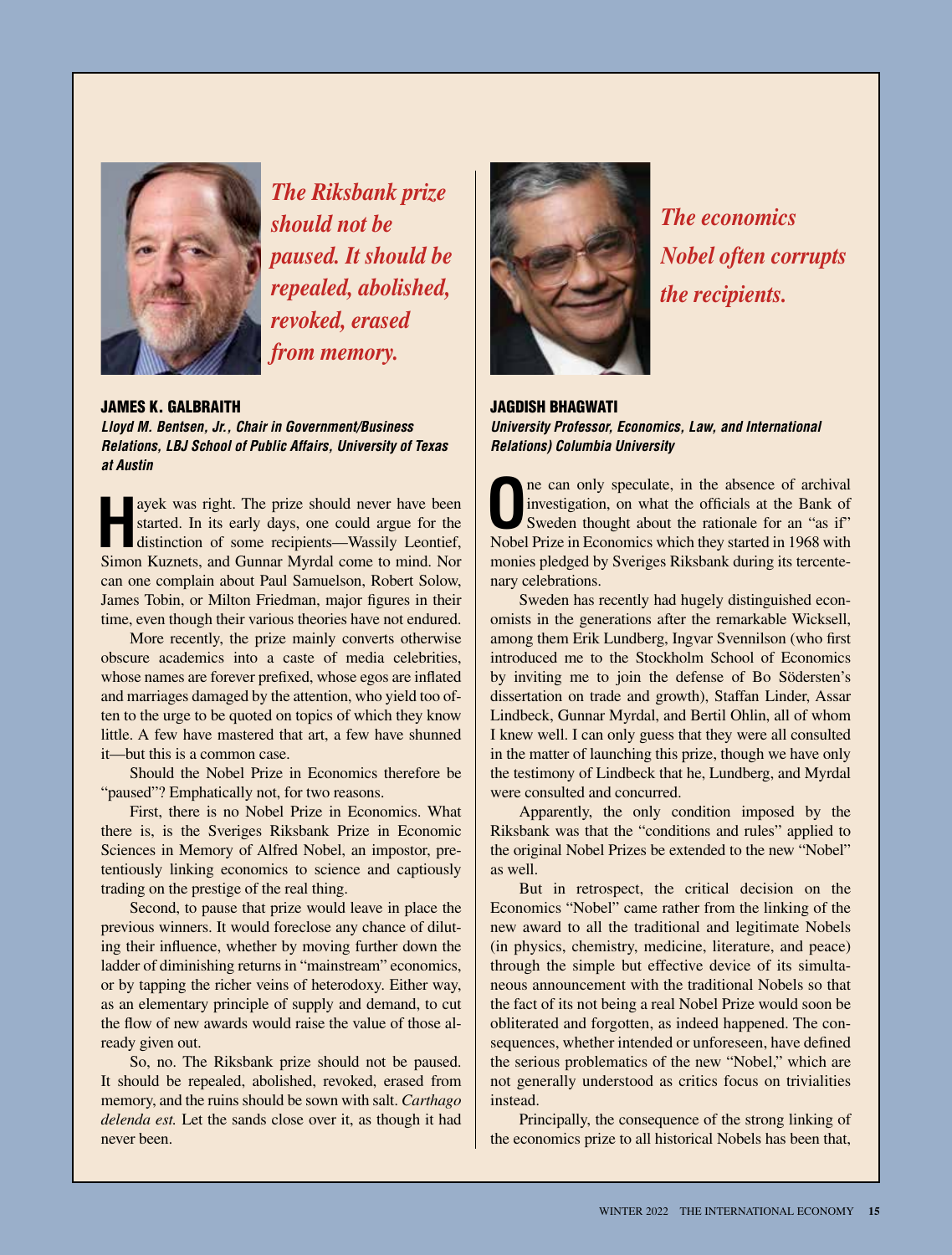while there has always been a benign plurality of awards for outstanding accomplishments in economics, including honorary degrees from prestigious universities, the economics Nobel enjoys unique prestige and lends to the awarding committee in Sweden what can only be called extraordinary power in the game. This matters and defines the serious adverse consequences that have followed from the economics Nobel.

First, it often corrupts the recipients. Economics Nobelists divide into the few, like Robert Solow and the late Paul Samuelson, Milton Friedman, James Tobin, Kenneth Arrow, William Vickrey, and Franco Modigliani, who lend great distinction to the prize and rarely advertise their receipt of it, and the many whose websites and op-eds are used to proclaim to the world the year of their award. The latter group use the Nobel as a shield behind which they hide their inadequacies and often growing Nobel-induced incompetence. Thus, I have remarked jokingly about a colleague who has post-Nobel become a patron saint of the radical left, that he was a savant when he received the Nobel, then became an idiot savant, and is now just an idiot.

Second, while the Nobel laureates in the hard sciences rarely push for anything from their universities except funds to finance their laboratories and research projects, the record of the economics Nobel recipients often offers a shoddy contrast. Typically, we have seen them using their new status to flout the conventional restrictions on nepotism, for example, by getting their spouses and children appointed to well-paying university jobs, and even appointing their spouses as their public relations officers who then proceed to intimidate department heads and deans into compliance with their demands.

Third, one cannot help noting the arrogance with which the economics Nobelists (unlike the Nobelists in the hard sciences) disregard elementary standards of academic integrity and inquiry.

I recall how one such laureate was giving a lecture at the law school, drawing on case law from the U.S.- Canada cases to illustrate his thesis. Unfortunately for him, a lawyer in the audience intervened to say that he had been involved in all these cases and the Nobel laureate had gotten all of them wrong. A normal scholar would have sunk through the floor; but the Nobelist said: "It makes no difference to my thesis!" Arrogance combined with ignorance and indifference to the normal canons of scholarship is the kind of corruption that the economics Nobel fosters but has no place in scholarly discourse.

Fourth, the economics Nobelists typically corrupt the public policy discourse because, unlike the major scholars in the hard sciences who rarely enter the public policy arena (nuclear disarmament and climate change being two exceptions), most economists are typically operating with gusto in the public policy arena and inevitably wind up using their Nobels as scimitars with which to cut down their opponents.

The passion with which major economists will fight with their opponents on public policy was brought home to me when my Cambridge tutor, Joan Robinson, who was passionately opposed to Milton Friedman, was in India and heard that Friedman had gone to several campuses advocating an end to Indian planning. She got hold of Friedman's itinerary, and traveled to all the campuses where Friedman had lectured, to undo the damage that Friedman must have caused!

One can actually see the manner in which the economics Nobel distorts public policy debates when these Nobelists sign manifestos advocating opposed policy opinions, the distressing fact being that neither group has any competence in the matter at hand. Ignorant Nobel laureates, the know-nothings, drive out from the policy arena the economists who truly know the subject.

So, what is to be done? The "original sin," as I have argued, is the elevation of the Riksbank prize to a Nobel status. I doubt if the Swedes can be persuaded to delink the prize from the genuine, conventional Nobel prizes. My Oxford tutor, John Hicks, once said the Monopolist's chief revenue is Leisure. Unfortunately, the distinguished Swedish Committee surely knows also that the Monopolist's chief revenue is Power.



*Awarding the Nobel Prize to pairs of economists whose work is in tension with each other can make perfect sense.*

JEFFREY A. FRANKEL *Harpel Professor of Capital Formation and Growth, Harvard University's Kennedy School*

It is true that the Prize in Economics in Memory of Alfred Nobel has been awarded in the same year to economists representing opposite viewpoints. Not just t is true that the Prize in Economics in Memory of Alfred Nobel has been awarded in the same year to once, but three times.

In 2013, the topic was stock markets. The winners included both Eugene Fama, for his work on the Efficient Markets Hypothesis, and Robert Shiller, for his rejection of the EMH in favor of the existence of bubbles, excessive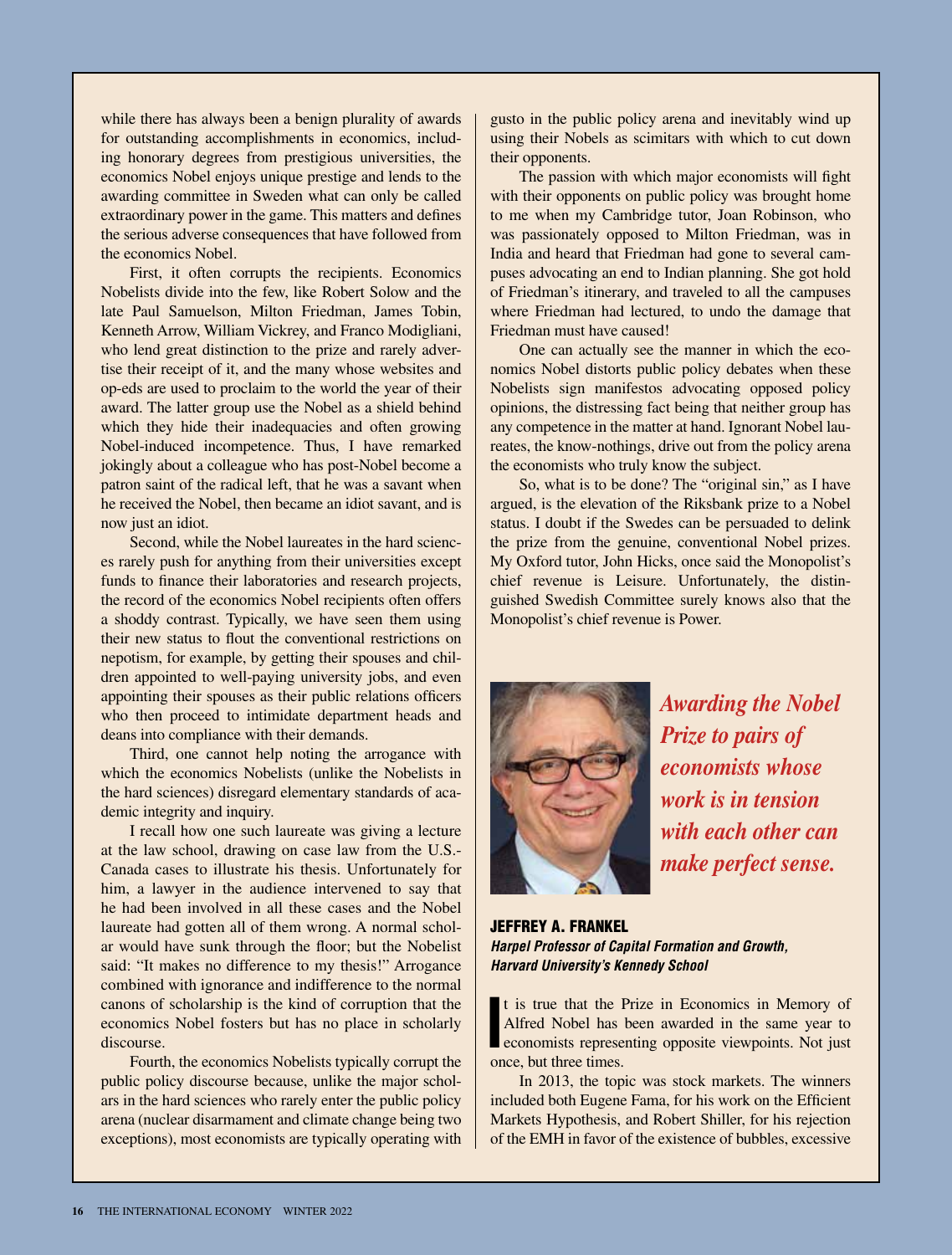volatility, and investor behavior that departs from rational expectations.

In 1979, the topic was economic development. The prize was awarded to both Theodore Schultz, who argued that peasants were rational and optimizing, and Sir Arthur Lewis, who originated a dual-sector model of development in which the agrarian sector is governed by social norms that pay workers above their marginal product.

In 1974, the topic was how society should be organized. One recipient was Gunnar Myrdal, who was on the Left—a critic of race relations in America and force behind the social welfare state in Sweden. The other recipient, Friedrich Hayek, was on the Right—a leading proponent of the view that expansion of the role of the government was "the road to serfdom."

If two economists are at odds with each other, does that mean that one or the other (or both) must be wrong? And that therefore economics is not a science worthy of having a Nobel Prize?

No. The essence of economics is that life is usually a trade-off. Consumers, for example, balance their desire for different goods and services, subject to a budget constraint. Governments trade off the environment against economic costs of regulation. Central banks balance economic expansion versus inflation. So it is also, in balancing competing economic ideas.

Consider the three odd couplings:

On the one hand, the EMH is a good antidote to the illusion that it is easy to make above-normal profits in the stock market. Index funds do tend to beat active investors. But on the other hand, speculative bubbles capture the valid idea that market prices sometimes differ from the economic fundamentals underlying the assets. Both perspectives embody a lot of truth.

On the one hand, modeling peasants in developing countries as rational was a useful antidote to the arrogant assumption that they did not respond to incentives and that their governments or well-meaning foreign advisers knew what was best for them. On the other hand, the dual-sector model persuasively illuminates the stages of rural-urban migration and industrialization, for example in China.

Finally: On the one hand, it is impossible to formulate economic policy intelligently without recognizing such important failures of the private market as environmental externalities or monopoly power. Thus, there is inarguably a role for the government. On the other hand, it is also impossible to proceed intelligently without recognizing the importance of government failure as well, such as rent-seeking, regulatory capture, or the political business cycle.

Awarding the Nobel Prize to pairs of economists whose work is in tension with each other can make perfect sense.



*The core of economics is not prediction and the fact that macroeconomics is in a rough period is not a reason to stop awarding the prize.*

# W. BOWMAN CUTTER *Senior Fellow and Director, Economic Policy Initiative, Roosevelt Institute*

he question has to be answered at two levels: common sense, and epistemological.

The question has to be answered at two levels: com-<br>
mon sense, and epistemological.<br>
At the common sense level, of course the Nobel<br>
Prize should continue to be awarded. There are precious At the common sense level, of course the Nobel few recognitions of global stature of truly exceptional intellectual achievement in the social sciences. When one exists, what could possibly be the value of discontinuing it? And the list of those recognized in the first thirty years or so makes the point by itself. You can disagree with a choice here and there. You can wish someone else had also been recognized. But I don't think it is possible to argue that on balance, the first thirty years of Nobel Prize awardees is not a list of exceptional intellectual accomplishment.

But the real question is deeper. What is economics and what represents the best of economic thought now? You could argue—and some will—that economics is whatever it is that current tenured professors of economics at elite universities do. I think that used to be a pretty good answer but is not now as dependable a direction.

Or you could argue—as I think—that the best economics today involves the rigorous application of economic reasoning and methods to subjects somewhat different than those normally considered by the profession as big-boy economics. To be fair, the Committee has moved out—Elinor Ostrom, Bill Nordhaus, Esther Duflo, Angus Deaton, and Richard Thaler are all examples of the kind of careful moving out of the boundaries I think should be the rule over the next couple of decades.

But I'd like to go further. The directions I'd personally like to see are economic history, economics and political science, economics and sociology, and big data and climate. There are scholars in all of these subjects whose work already merits consideration. As examples, the work of Claudia Goldin and Lawrence Katz or Robert Gordon in economic history, or the work of Andrew Cherlin on the American working-class family, all represent scholarship of the highest intellectual quality. There are many other possible examples in the areas I mentioned above.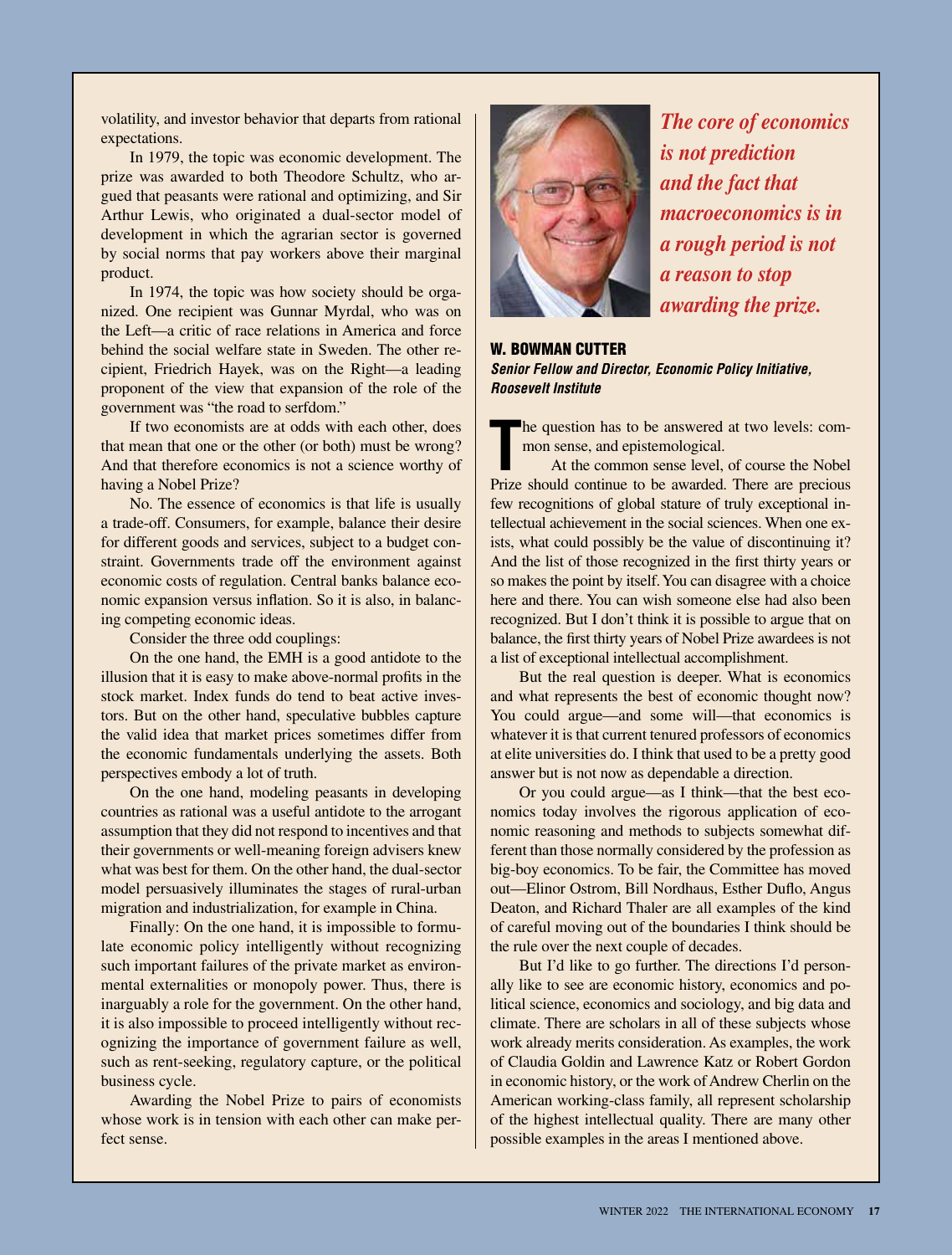So, yes, of course the prize should continue. The core of economics is not prediction and the fact that macroeconomics is in a rough period is not a reason to stop awarding the prize.



*Replace the annual prizegiving with the occasional Oscarsstyle lifetime achievement award.*

BRIGITTE GRANVILLE *Professor of International Economics and Economic Policy, Queen Mary University of London, and author,* **What Ails France** *(2021) and* **Remembering Inflation** *(2013)*

**F** inding myself wanting to answer "yes" to this question, I step back to survey a range of possible reasons why. Is it that I reckon this prize does not go to the most deserving? Or is the problem rather that too many winners, meritorious enough in themselves, are exponents of the same style of economics? Or perhaps I have wider doubts whether the study of economics is capable of making contributions to human welfare sufficient to deserve a Nobel Prize (even if only of a "memorial" variety)?

While I have some sympathy with all these points, I don't think they should bear too much of the burden of the case for a moratorium on Nobel economics prizes.

The *ad hominem* (not much *feminam* in sight) critique is the most easily dismissed. I greatly admire or even revere some laureates (such as Thomas Sargent) but less so some others. Such opinions, especially the less favorable ones, may reflect more on me than on them.

More serious is the narrow school of economic thought which is most widely taught and practiced—and perpetuated by the related institutional judge-and-jury problem of the peer-reviewed journals. Even for those who, like me, do see a problem here (albeit sometimes overstated or misdiagnosed), it is not clear how the Nobel Prize aggravates, let alone causes, this problem. The possible argument that the prestige of the Nobel entrenches mainstream orthodoxy may be countered by recalling how the laureates comprise some well-known antagonists as in the striking instance of Robert Shiller and Eugene Fama, with their very contrasting ideas about financial asset markets, sharing the prize in the same year (2013).

The irresolvable nature of such controversies takes us on to the question of whether economics as a discipline is inherently Nobel Prize material. This point goes beyond the epistemological contrasts between the natural and social sciences to bear on Alfred Nobel's ideal of welfare. Even the impressive empiricism of this year's laureates (and "shadow" laureate in the tragic figure of Alan Krueger) will always have only limited applications. The technique of randomized control trials, three of whose leading exponents received the 2019 prize, is a means to the end of poverty reduction. Turning from material (science-based) progress to the spiritual welfare enhanced by (literary) artists or the composite welfare brought about by peacemakers, the potential of economics to contribute to these lofty goals seems even more indirect and remote. To the extent that economics may claim to be an "imperial science" (to quote the 1982 laureate George Stigler), it is as often itself colonized by its hinterland, as reflected in the awards to outstanding thinkers from other disciplines like Daniel Kahneman (2002) and Elinor Ostrom (2009).

This very fluidity makes economics seem a slippery fish to catch in a Nobel net. But the same fluidity also reflects the distinctiveness and ultimate worth of economics as a certain way of thinking about human life and society that has proved persistently fertile and cross-fertilizing. True progress lies in advancing or somehow changing this way of thinking. I think the supply of such advances falls short of demand for an annual "top" prize like the Nobel. While incremental advances in the natural sciences may amply justify annual awards of Nobel prizes, economics beats to a slower rhythm. The Riksbank should replace its annual prizegiving with the occasional Oscars-style lifetime achievement award.



*The Nobel Prize in Economics is a reward to a self-regarding, delusional, and ultimately destructive industry.*

BERNARD CONNOLLY *Founder, Connolly Insight, LP*

**W**ith timing as impeccable as Irving Fisher's when<br>he said in October 1929 that "Stock prices have<br>reached what looks like a permanently high he said in October 1929 that "Stock prices have reached what looks like a permanently high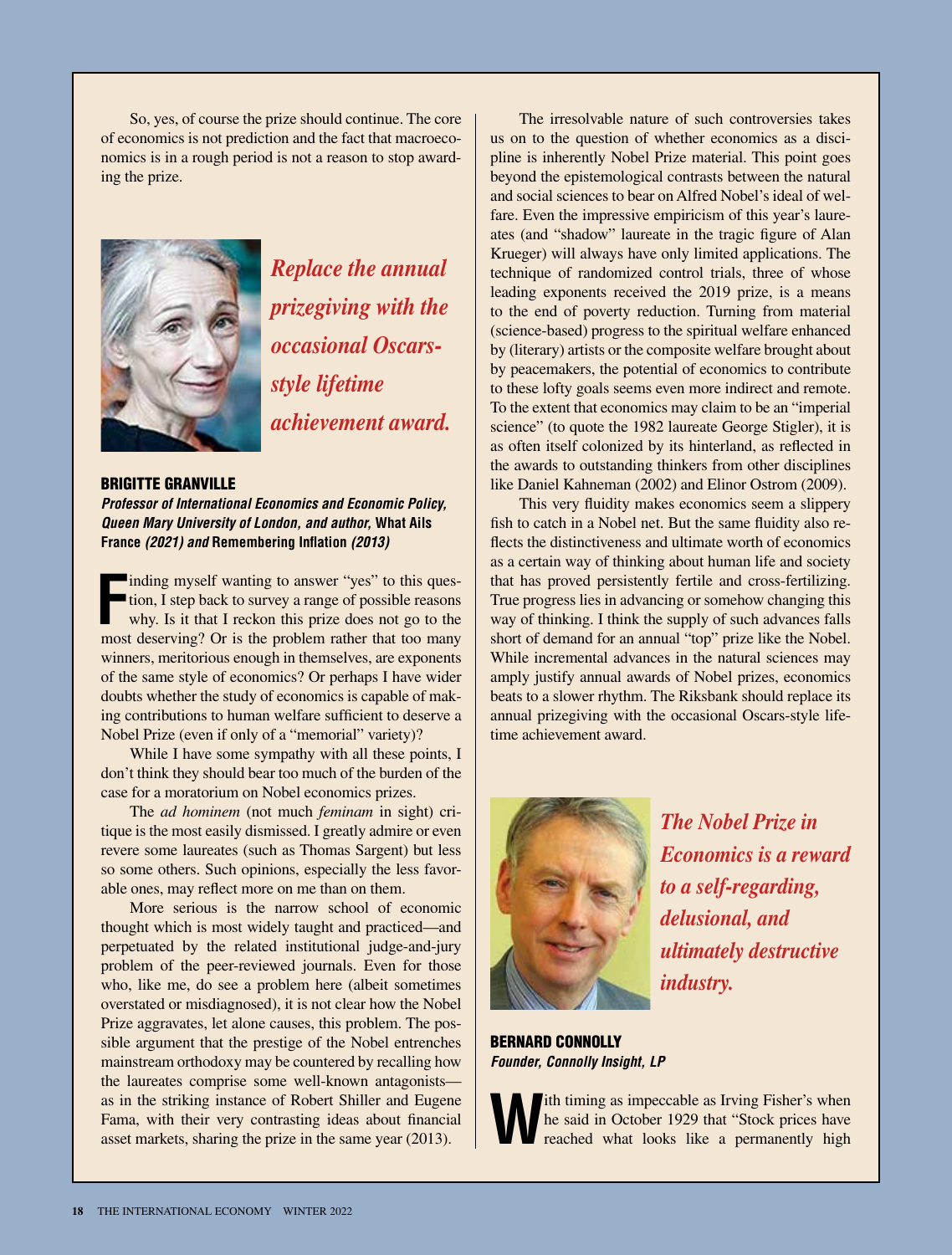plateau," Olivier Blanchard wrote in August 2008 that "a largely shared vision both of fluctuations and of methodology has emerged … The state of macro is good."

Good for whom? Good, perhaps, for the legions of Ph.D.s in mathematical economics churned out every year. A "largely shared vision" means that they can ignore the real world and can concentrate on ornamenting their castles in the air. Good, too, perhaps for policymakers: the canonical models developed by academics and used by their clients and patrons in central banks seem so attractive because they tell a false but seductive story in which everything will come right because it will come right.

But for the macroeconomics industry to have clung to such models after 2008 and to cling to them now, when both logic and all the available evidence point so strongly to their deficiencies, represents intellectual cowardice and *déformation professionnelle.*

The economic and financial world is in a mess, with terrifying social and political implications. Everyone accepts that. But instead of questioning the "largely shared vision" which has brought us so close to the edge of catastrophe, the macroeconomics industry casts around for excuses and scapegoats. In the financial crisis, the scapegoats were bankers, accused—often all too rightly—of greed and stupidity. Now the scapegoats are a different kind of virus and its variants. But the real culprit is the application of macro models that depend fundamentally on ignoring the true, entrepreneurial genius of capitalism, encapsulated in the maxim "Build a better mousetrap and the world will beat a path to your door." (Karl Marx put its corollary with characteristic sourness: "Every capitalist lays many of his fellows low.") Build a better mousetrap, not just invent one. For the most part, technological progress does not fall like manna from heaven; it does not rain down on the just and the unjust alike. And when an entrepreneur is building a better-mousetrap factory, there are (except in the mythical small, open economy) fewer resources currently available for consumption or other investments. Something has to be squeezed out—via the rate of interest, the key intertemporal price, in a capitalist economy. The clue is in the name: the process of installing capital represents future productive potential and current demand.

When central banks, following the dictates of the model, fail to recognize this implication of bursts of high-return investment (there should be a near flattening of the curve, with short- and medium-term rates first up and then back down), they establish intertemporal disequilibrium. And once that has happened, then as Dennis Robertson, John Maynard Keynes, John Hicks, and Allan Fisher all said, in different ways, in the 1930s, the natural rate of interest—a concept absolutely central to the canonical model—becomes impossible to identify, never mind implement. The result has been a real rate trending ever lower, with attendant bubbles, as the only way to

defer crashes and vicious recession. Capitalism and the financial system cannot, contrary to some recent theorizing within the canonical model, survive a permanently negative and ever-falling long rate; and when capitalism is gone, democracy will soon follow it. Yet that is what modern macroeconomics has entailed.

The Nobel Prize in economics is a reward to a self-regarding, delusional, and ultimately destructive industry. It is as offensive as Hollywood and the Oscars.



STEPHEN G. CECCHETTI *Rosen Family Chair in International Finance, Brandeis International Business School; Vice Chair of the Advisory Scientific Committee, European Systemic Risk Board, and co-author,*  **Money, Banking and Financial Markets,** *2020, Sixth Edition*



KERMIT L. SCHOENHOLTZ *Clinical Professor Emeritus, New York University's Leonard N. Stern School of Business; former Chief Global Economist, Citigroup; and co-author,* **Money, Banking and Financial Markets,** *2020, Sixth Edition*

*Recipients of the Nobel Prize in economics clearly meet Alfred Nobel's charge of having worked "for the greatest benefit of mankind." Putting the prize on hold would be both unfair and shortsighted.*

**No.** Critics of the Nobel Prize in economics make two specious claims. They argue that economics is not a science and assert that economics is inherently political. specious claims. They argue that economics is not a science and assert that economics is inherently political. Both are incorrect.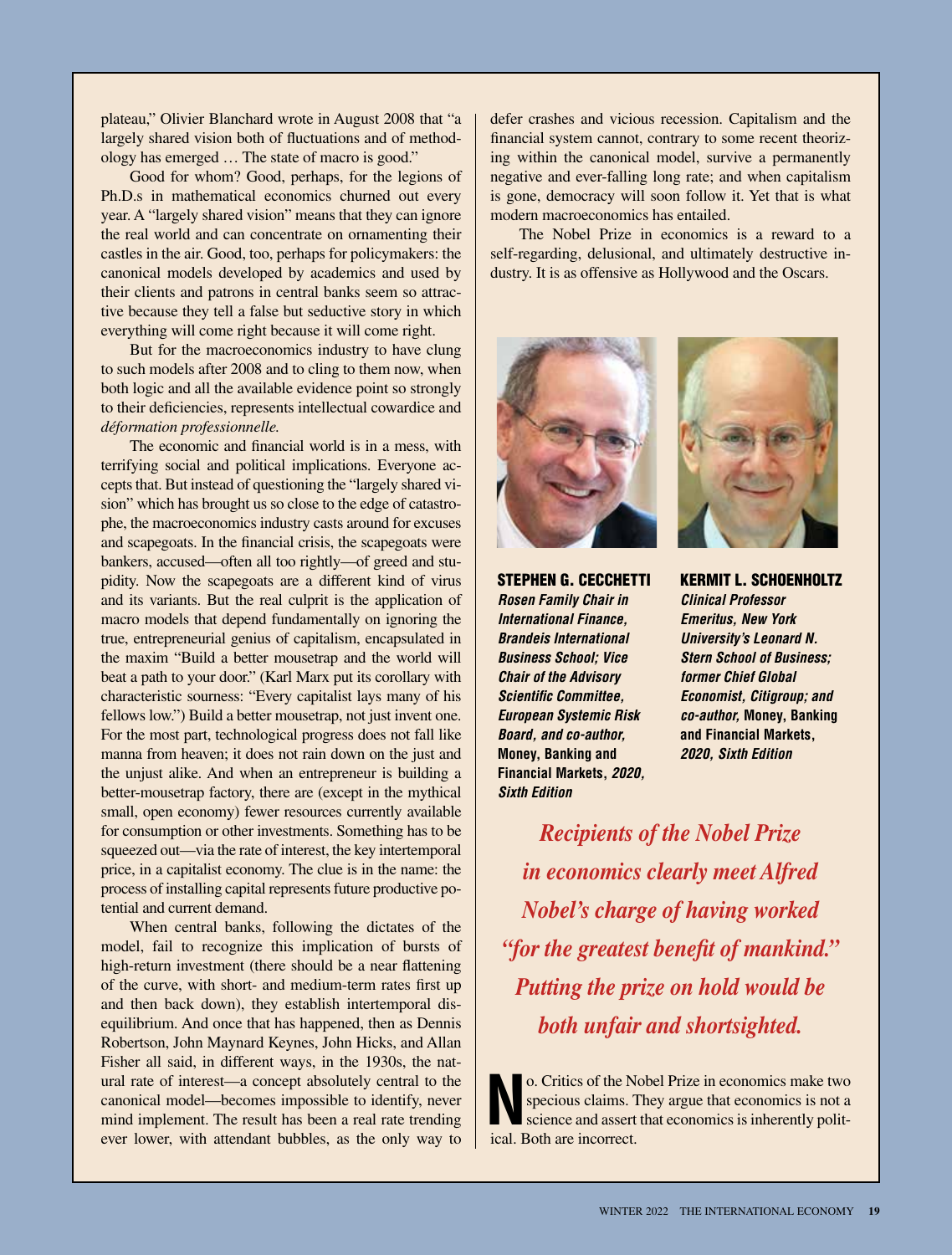On the first, economists posit testable theories of how the world works. As in other scientific disciplines, these theories are falsifiable: statistical analysis of relevant data leads to their refinement or replacement. With each round of careful theorizing, followed by improved measurement and testing, economic knowledge advances.

As a science, economics focuses primarily on the tradeoffs arising from constrained choices by consumers and producers. Subject to income constraints, households choose what they purchase, and firms adjust production to maximize profits. The resulting exchange of goods and services typically occurs in markets that (subject to government intervention) determine prices and influence the allocation of resources across the economy.

As a science, economics is primarily "positive" (descriptive), not "normative" (prescriptive). Using an ever-widening range of diagnostic methods, economists identify where poor incentives lead to market failure and look for efficient remedies. This focus is analogous to that of architects and engineers, who strive to build bridges and skyscrapers that are both cost-effective and resilient. Improvements in contract and market design, and in the tools for government intervention, can help expand the choices that people face without dictating what they choose.

For example, one recent Nobel Prize in economics rewarded the development of "systems for matching doctors with hospitals, school children with schools, and organ donors with patients," allowing for more efficient exchange where markets do not even exist. A key to policy success is identifying the forms of government intervention that are most effective while minimizing unintended consequences: hence, the recent prize for an "experimental approach to alleviating global poverty." In the future, we hope to see prizes for work that helps us re-design financial markets and practices to make the global financial system more inclusive, efficient, and resilient.

This scientific focus means that economics is not inherently political. It does not prescribe how many parks to build or how much education and health care to provide. Rather, it illuminates the tradeoffs, if any, that societies face if they wish to consume more public goods and services. It also helps to design a tax system that minimizes the economic costs of supplying these goods and services.

In this sense, economics is about a wide range of private behavior and public policy. It includes the study of labor and employment, corporate finance, education, the environment, international trade, innovation, and public finances, as well things like inflation and unemployment. In all of these, prize winners have made important contributions that improve our lives.

To sum up, recipients of the Nobel Prize in economics clearly meet Alfred Nobel's charge of having worked "for the greatest benefit of mankind." Not only that, but there are many others who are worthy of the prize but have not yet received it. Putting the prize on hold would be both unfair and shortsighted.



*If there are to be Nobel prizes, economists deserve to receive them.*

### MARTIN NEIL BAILY *Bernard L. Schwartz Chair in Economic Policy Development and Senior Fellow and Director of the Business and Public Policy Initiative, Brookings Institution*

**I** human welfare. t is better to keep the economics Nobel prize than to discard it. Economics has contributed enormously to

Adam Smith saw that the actions of individuals expressed in a competitive marketplace could benefit the whole society. Market-based economies have propelled the bulk of humanity into prosperous lives. Economists, such as Paul Samuelson, Robert Solow, and George Stigler, developed market-based neoclassical economics that have contributed to a vast increase in human welfare.

John Maynard Keynes saw that market economies could spiral into deep and persistent recessions. Economists such as James Tobin and Milton Friedman have ensured there has been no return to deep and uncontrolled recessions, nor to runaway inflation, despite severe economic shocks.

Another flaw in market economies is that companies and individuals do not consider the impact of their pollution (or other externalities) on others. They release billions of tons of pollutants and ignore the impact on climate and health. Economists such as William Nordhaus have been leaders in recognizing the problem and pointing to solutions, if only more people would listen.

Economists have made breakthroughs in data analysis and in the understanding of labor markets, international trade, financial stability, and many other areas. Economists are not good at prediction, but neither are natural scientists who can predict the results of controlled experiments but not complex real-world phenomena.

Economists can make terrible mistakes and their views can be distorted by those paying them. The Nobel committee makes mistakes too and has discriminated.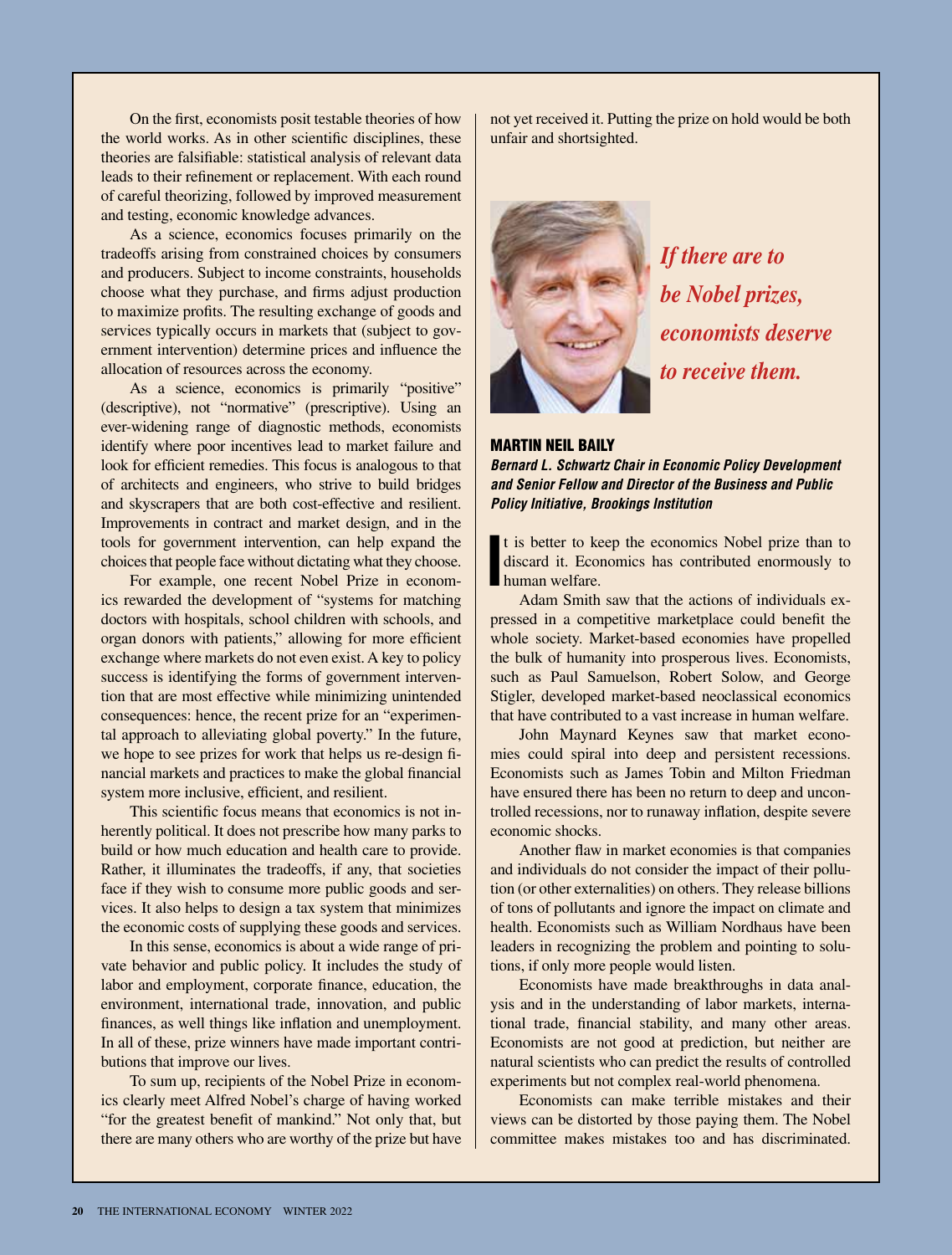Nevertheless, if there are to be Nobel prizes, economists deserve to receive them.



*The meddling by Nobel laureate Joseph Stiglitz in German politics is the latest example of the abuse of influence.*

THOMAS MAYER *Founding Director, Flossbach von Storch Research Institute, and former Chief Economist, Deutsche Bank Group*

s a professional in the banking and finance sector for now almost four decades, I have found economics to provide a useful framework for analyzing and understanding economic and financial developments. But I have s a professional in the banking and finance sector for now almost four decades, I have found economics to provide a useful framework for analyzing and underalso experienced its limits. Most importantly, I have learned to appreciate Friedrich Hayek's warning that an economy is "a system of organized complexity," which we will never be able to understand in full. Hence, it is neither possible to make reliable quantitative predictions nor to steer the system in a precise way. Therefore, all we can do is to shape the environment such that an outcome we desire is likely.

In 1968, the Swedish Riksbank took its 300th anniversary as a reason to hijack the brand of the Nobel Prize for economics. The unfortunate result was that the perception of economics moved closer to that of the natural sciences, which Alfred Nobel wanted to honor with his prize. The impression of belonging to the "hard sciences," created by the appropriation of the prize, reinforced the "pretence of knowledge" (Hayek) by economists for making quantitative forecasts like natural scientists, and for steering the economy according to their or their masters' wishes. In central banks, economists have pretended to be able to steer a questionable measure of inflation to the first digit after the decimal point to a target they have arbitrarily defined. And in the public debate, economists have used the accolade of the Nobel Prize to pontificate on issues outside of their area of competence for political purposes.

In his speech at the Nobel banquet in 1974, Hayek warned that "the Nobel Prize confers on an individual an authority which in economics no man ought to possess… an influence over laymen: politicians, journalists, civil servants and the public generally." The meddling by Nobel laureate Joseph Stiglitz in German politics is the latest

example of the abuse of this influence, which Hayek had in mind. On October 27, 2021, in an article in the weekly *Die Zeit,* Stiglitz, along with Columbia University's Adam Tooze, campaigned for Green politician Robert Habeck against FDP leader Christian Lindner for Germany's next finance minister. Their campaign received widespread public attention, for no other reason than the Nobel Prize attached to Stiglitz's name.

Pretense of knowledge for the sake of self-exaltation or political purposes threatens the integrity of our profession. If the Swedish Riksbank really cared about the integrity of economics, it would abolish its prize, for the award gives new reason to regard economics as "the dismal science."



*At the very least, this prize should be suspended, but it would be more appropriate to abolish it.*

ANDERS ÅSLUND *Adjunct Professor, Georgetown University*

**The Sveriges Riksbank Prize in Economic Sciences**<br>
in Memory of Alfred Nobel has only existed since<br>
1969. It has been controversial from the outset and it<br>
seems to become even more so. Unlike the real five Nobel he Sveriges Riksbank Prize in Economic Sciences in Memory of Alfred Nobel has only existed since 1969. It has been controversial from the outset and it Prizes, it does not arise from Alfred Nobel's will, and its funding does not come from the Nobel Foundation but from the Riksbank.

Alfred Nobel never thought of instituting a prize in economics. Numerous scientists and many economists dispute whether economics is really a science at all. Modern economics may be characterized as either model building with many unrealistic assumptions or laborious empirical studies. Both activities are derivative of mathematics, but there is no Nobel Prize in mathematics, one of the true fundamental sciences.

Nobel seriously considered introducing a prize in mathematics. The alleged reason why he did not is that he could not stand the leading Swedish mathematician of the time, Gösta Mittag-Leffler, and did not want him to obtain any Nobel prize. Incidentally, Mittag-Leffler became a member of the Nobel Prize Committee in Physics. Instead, mathematics got the less well-endowed Fields Medal in 1924.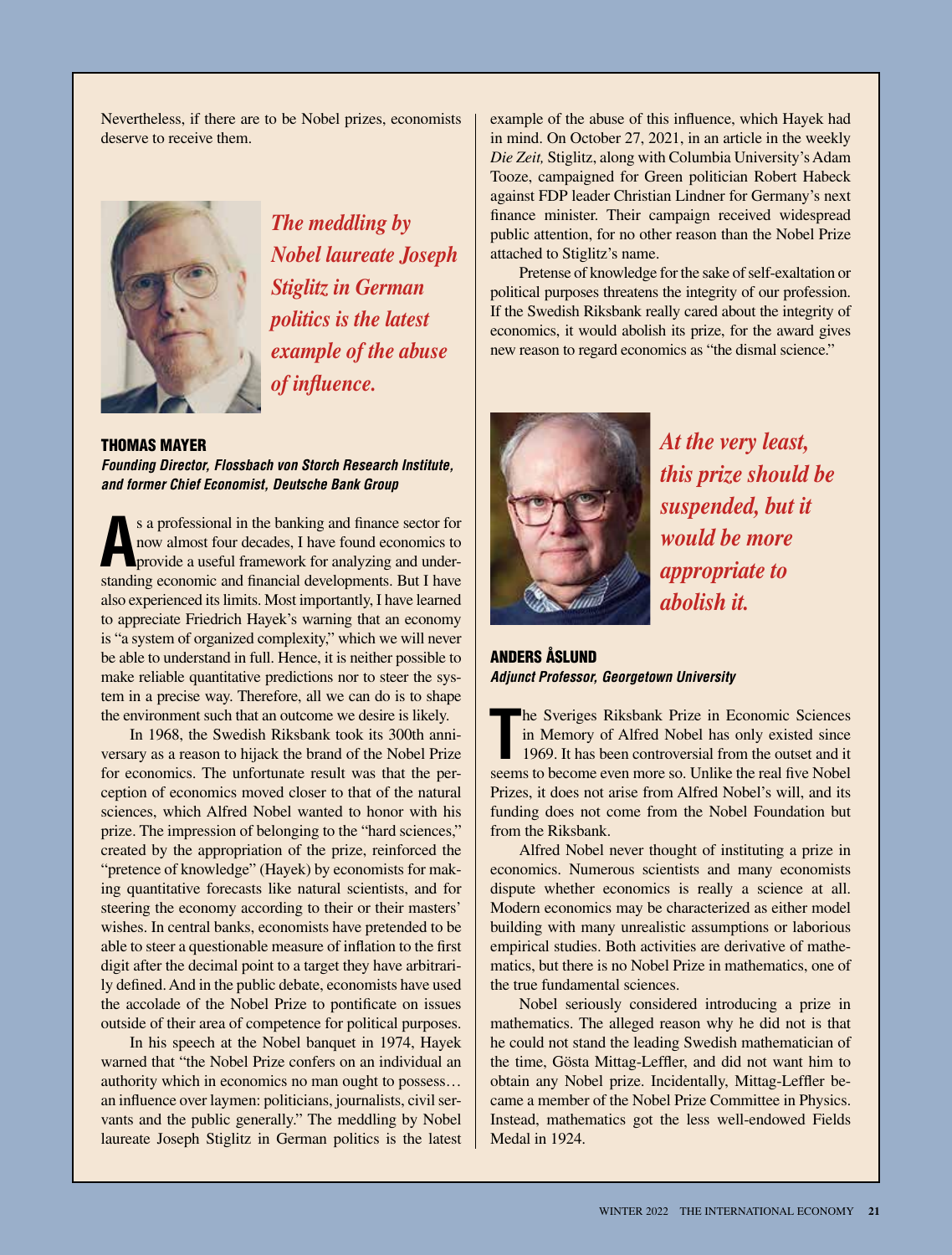The economics prizes that have caught public imagination have primarily been awarded for macroeconomic achievements, but in recent years much of macroeconomics has been debunked. As the Phillips Curve collapsed in the inflationary spurt in the 1970s, old-style Keynesianism fell flat. Milton Friedman's monetarism experienced a similar fate when Margaret Thatcher and Ronald Reagan tested it in the 1980s. The next fad was inflation targeting that ruled for nearly two decades, but it was of little use in the global financial crisis in 2008–2009. Since then, macroeconomics has appeared pretty helpless and increasingly come into disrepute. Economists seem to have little but guesses and hunches on key questions, such as how large a budget deficit should be, what is a permissible size of the public debt, and what is the preferable monetary policy. In this state of uncertainty, any Nobel prize related to macroeconomics becomes dubious.

Instead, most recent Nobel prizes in economics have been awarded for microeconomic work. Many economists argue that microeconomics stands on more solid ground, but admit that the findings of many economics prizes awarded in recent years appear to become intellectually increasingly pedestrian, while the computing is impressive. Yet then it becomes a prize in computer science, where there are surely greater achievements.

Thus, the very introduction of the Sveriges Riksbank Prize in Economic Sciences in Memory of Alfred Nobel in 1969 appears to have been a mistake, a landmark of the hubris of economists. It was launched just before the demise of macroeconomics. At the very least, this prize should be suspended, but it would be more appropriate to abolish it.

Macroeconomists need not apply, since their mathematical concoctions perform little better than coin tosses beyond horizons of a year or so. Even so, macroeconomists can take solace: weather forecasts are no better beyond ten days. Chaos is the natural enemy of efforts to map the future of large dynamic systems.

Fortunately, the Stockholm committee has awarded rather few prizes to macroeconomic soothsayers, instead concentrating on insights that illuminate particular aspects of vast economic systems. Thanks to past laureates, we better appreciate the impact of raising minimum wages for restaurant waiters, Harvard's effort to nudge larger gifts from alums, and the random walk of asset prices—even if we are no better a predicting when market bubbles will pop.

In fact, a perusal of the fifty-three annual awards since 1969 reveals only five times when the committee's summary description includes the term "macroeconomics." All the rest are for economic slices, not pretending to forecast future business cycle perturbations or pronounce immutable laws governing the natural interest rate or the Phillips Curve.

Arguably, the contributions of economic laureates fall short of laureates in medicine, chemistry, or physics. Retrospectively, however, the names of economic laureates are considerably more memorable than the names of literature laureates (awarded 114 times since 1901), and without the embarrassments that occasionally plague the Nobel Prize in Peace (awarded 102 times since 1901).



*Fortunately, the Stockholm committee has awarded rather few prizes to macroeconomic soothsayers.*

GARY CLYDE HUFBAUER *Nonresident Senior Fellow, Peterson Institute for International Economics*

**I** Nobel Prizes in Economics were awarded for forecast-<br>ing skill, laureates would have names like Warren Buffett,<br>John Paulson, Julian Robertson, and other titans chroni-<br>led by Sebestian Malleby in Mana Manay Than God f Nobel Prizes in Economics were awarded for forecasting skill, laureates would have names like Warren Buffett, cled by Sebastian Mallaby in *More Money Than God.*



*Putting the prize on hold until economics has established itself as an exact science would mean suspending it forever.* 

OTMAR ISSING *President, Center for Financial Studies, Goethe University Frankfurt, and founding Member of the Executive Board, European Central Bank*

The founder of *TIE* has raised the question of whether Sveriges Riksbank Prize in Economic Sciences Memory of Alfred Nobel should be put on hold un the profession establishes a more credible track record. he founder of *TIE* has raised the question of whether the Sveriges Riksbank Prize in Economic Sciences in Memory of Alfred Nobel should be put on hold until

To be quite clear: suspending the prize is no solution. What is the issue at stake here? F.A. Hayek already said it all in his Nobel Prize speech of 1974. Economics cannot